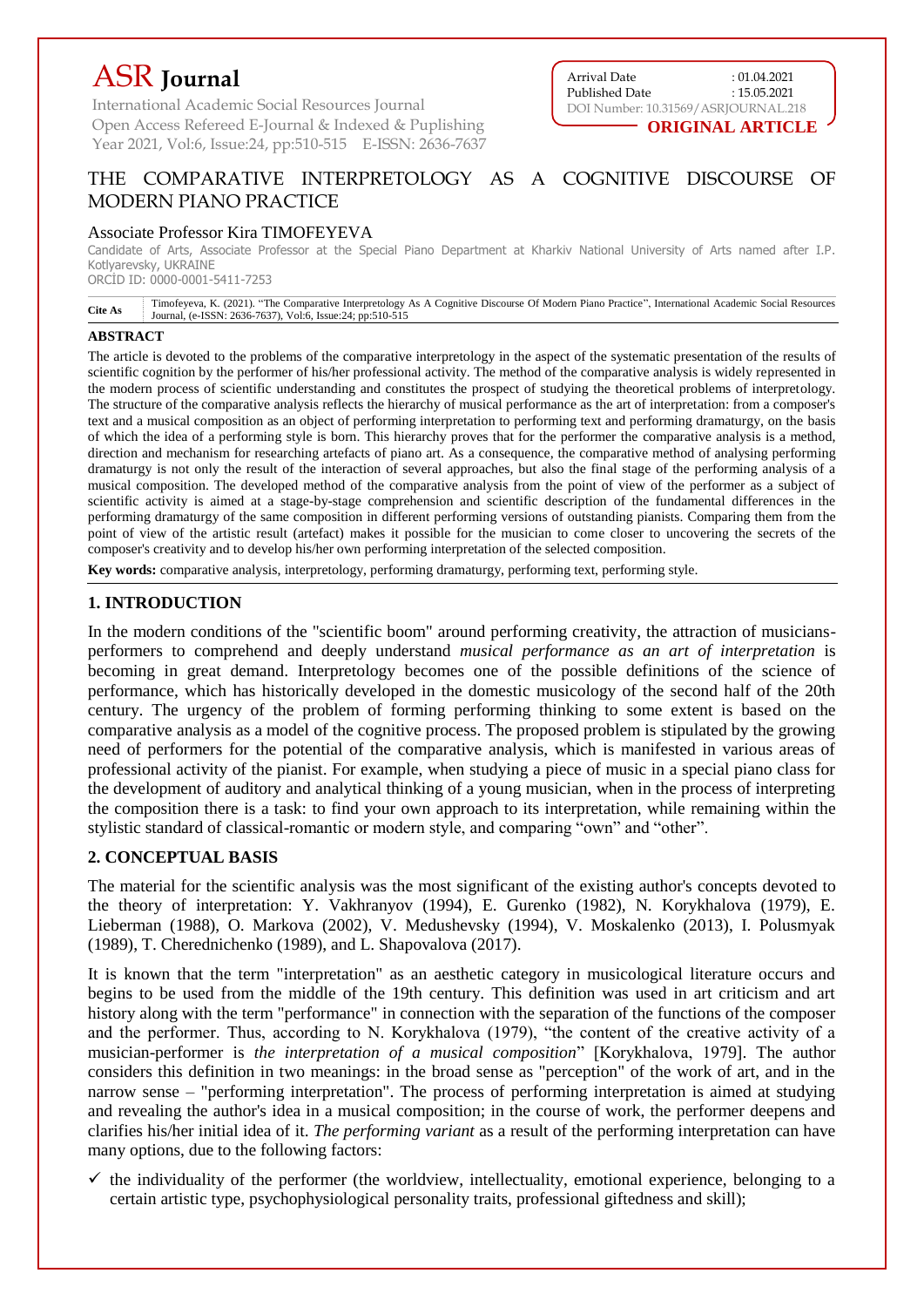$\checkmark$  the objective conditions associated with historical variability, the evolution of musical styles, the improvement of instruments, a change in playing technique, a restructuring of intonation thinking.

The author formulates the main task of the performer, which consists in "revealing and communicating to the listener the artistic image which lies in the basis of the interpreted composition, in conveying the main idea of the composition, which is objectively embedded in it, in the desire to identify those features of it that may be consonant with the listeners, contemporary to the given performer" [Korykhalova, p. 172]. One of the main issues considered in the work by N. Korykhalova is the definition of the way of being of a musical composition – its *ontology*.

The monograph by T. Cherednichenko [1989], which reflects the main directions and trends in the development of Western European musical aesthetics in the context of artistic culture, is interesting for our research. The concept of a "*musical composition*" has certain criteria: theoretical nature (connection with the theory of composition), philosophical content, fixation in musical notation, polyphony, belonging to a certain author, completeness of the form as an integrated whole, structural individualization, ideal identity with itself ("a virtual stay in time"). The special value of a musical composition is concluded in its listed features.

The fundamental work by E. Gurenko [1982] is devoted to the study of the aesthetic problems of the performing arts. According to the researcher, "artistic interpretation" is a comprehensive concept that includes the performing process aimed at building a performing concept. One of the objectives of the study is to substantiate the artistic and interpretative nature of performance as a subsystem of art, to comprehend its essence in the structure of artistic and creative activity. At the same time, the author gives the performing art a secondary, relatively independent role, defining the interpreter as a mediator between the creator of artistic values and the perceiving subject.

In the study by I. Polusmyak (1989), a schematization of the types of interpretation in musicology has been proposed. The author interprets the term "interpretation" as "a logized reflection of reality in various forms of linguistic fixation" [Polusmyak, p. 4]. One of the objectives of the research is to clarify the capabilities of the method of *scientific interpretation* in musicology. Scientific interpretation is divided into types: 1/ *the theoretical one*, concretizing the provisions of the interpreted theory up to the level of the original one; 2/ *the analytical one*, continuing the theoretical one on the level of analysis of a work of art with the aim of introducing a certain interpretative theory into musicology.

In the work by E. Lieberman (1988), the performing interpretation of the author's text is studied. The author divides a piece of music into three text levels (three zones of interpretation): the performing level of the text related to the emotional zone of interpretation, the compositional and performing level of the text (mixed emotional and intellectual zone of interpretation), and the compositional level of the text (intellectual zone of interpretation). This classification is made according to the mental activity of the performer in the process of working on the composition.

The article by V. Medushevsky (1994) is of interest, the author interprets the category of "interpretation" in the ontological sense – as "a consequence and side of a truly *personal understanding*" of music" [Medushevsky, p. 2]. The term "interpretation", "interpreter" in the usual translation from Greek means "the one who explains". However, the researcher focuses on one more etymological meaning – "mediator", "messenger". The main task of the interpreter is to comprehend the invisible inner law, idea, according to which the semantic hierarchy of a musical composition is built.

In the concept of Y. Vakhranev, it is the spiritual side of performance, represented by the creative process, that is an organized whole, and "determines the interpretation and enters into its poetics as an internal, spiritual totality of its elements" [Vakhranev, p. 6].

In our time, the textbook on musical interpretation by V. Moskalenko [2013], who became one of the founders of the Kyiv School of Interpretology, has become widely known. The author explores the main categories of musicology: classifies the types of musical interpretation, examines the definitions and concepts of a "musical composition" (the composer's intention and idea), "musical thinking" (in conjunction with the intonational sound nature), "author's text", "musical genre", and "individual musical style".

Comparing the main provisions of these works, we can identify a paradigm shift in the theory of musical interpretation. Owing to the accumulated experience, it is possible to build a conceptual model of performing analysis, which would reflect the current level of system-structural approach to the study of the specifics of performing arts. This model is built as a multilevel system of relations, revealing the systemic nature of the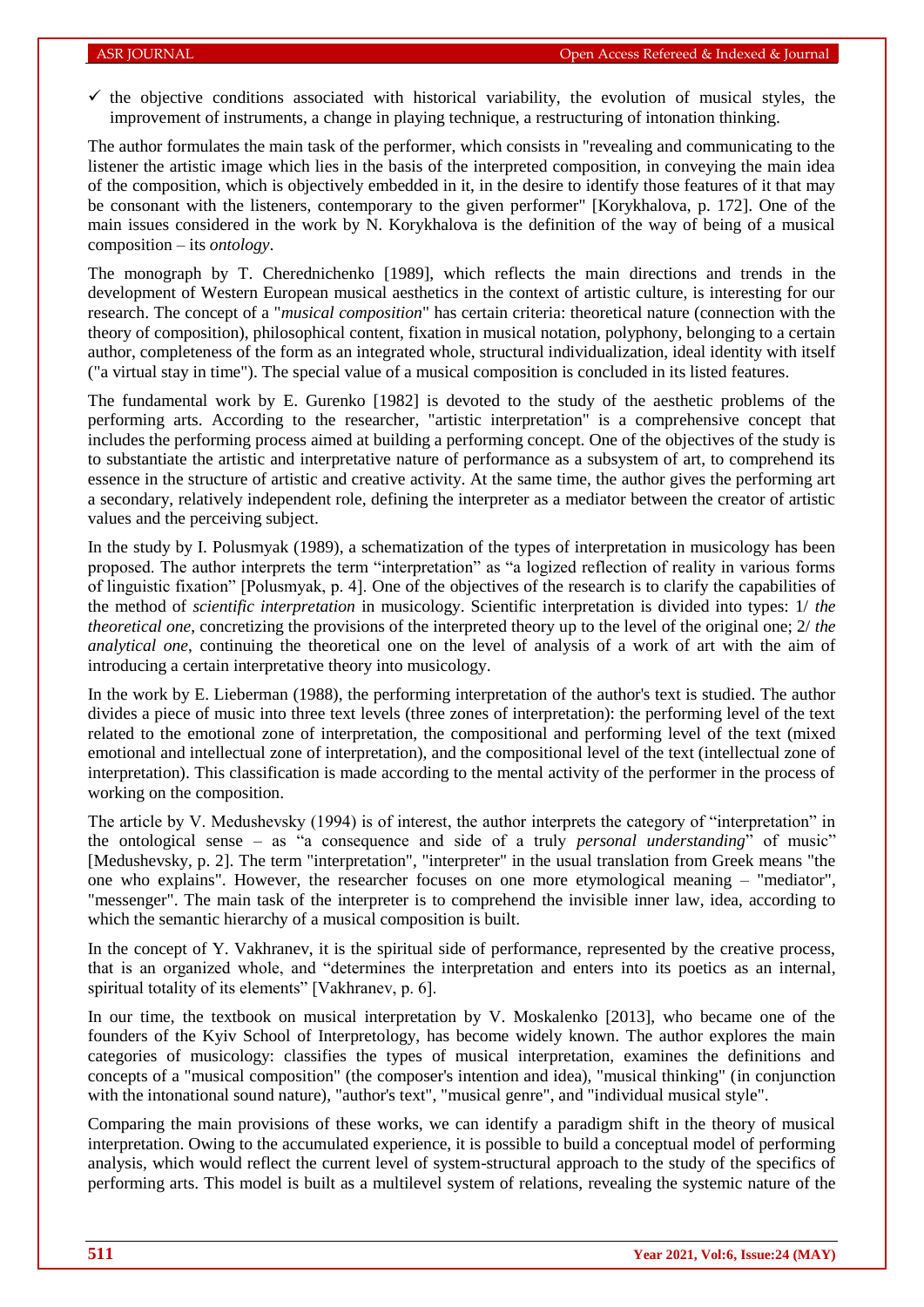performing process. Based on the method of the comparative analysis, dichotomies are built that reveal the differences between the cognitive vector of the author and the performer:

- $\checkmark$  "composer's text performing text";
- $\checkmark$  "musical dramaturgy performing dramaturgy";
- $\checkmark$  "composer's concept performing concept";
- $\checkmark$  "composer's style performing style".

### **3. RESULTS AND DISCUSSION**

The method of the comparative analysis is widely represented in the modern process of scientific understanding, but in music science it has not yet been the subject of special interest. Its definition is found in the monograph by V. Sheiko and Y. Bogutsky (2005): "the process of establishing similarities or differences between objects and phenomena of reality, as well as finding the common inherent in two or more objects" [Sheiko, Bogutsky, p. 64].

The developed method of the comparative analysis of performing interpretology is aimed at step-by-step understanding and scientific description of the fundamental differences of performing dramaturgy of the same composition in different performing versions of outstanding pianists (Timofeyeva, 2009). Their comparison in terms of artistic result (artefact as a concert-stage existence of the composition, which is recorded in the public musical awareness) allows the musician to approach the disclosure of the secrets of the compositional creativity and develop an appropriate performing interpretation of the selected composition.

The comparison of performing interpretations can be used at different stages of the study of a musical composition: both at the acquaintance with the composition and at the final stage of work – in the final formation of the performing concept, the construction of performing dramaturgy.

The methodological basis of the proposed method is the interaction of several scientific approaches:

- *comparative*, which is "the process of establishing the similarities or differences of objects and phenomena of reality, as well as finding the common, inherent in two or more objects";
- $\checkmark$  systemic, which studies the phenomena and processes in the unity of the subject, functional and historical planes;
- $\checkmark$  genre, on the basis of which the musical composition is considered in the system of musical genres and types of intoning (genre nature);
- $\checkmark$  semiotic, which acts through the decipherment of meanings and senses in music (through a system of musical signs and symbols) in a certain historical context;
- $\checkmark$  *interpretative*, which allows to identify the specifics of phenomena and artefacts of performing arts and focuses on the originality of the principles of performing thinking (in particular, performing "text", "concept", "dramaturgy", "style", etc.);
- $\checkmark$  stylistic, which differentiates the creative activity of the composer and the musician-performer in the aspect of personality, based around the artistic awareness and the system of principles of musical thinking.

The method of the comparative analysis of performing interpretology involves four stages of studying a musical composition, which are related to each other.

*The first stage* of acquaintance with a musical composition puts before the performer the following tasks:

- $\checkmark$  the formation of performing attitudes to the interpretation of the composer's text, which are aimed at creating the original artistic image of the play;
- $\checkmark$  the enrichment of the intellectual and musical outlook of the student as a result of studying specialized literature.

Acquaintance with a musical composition occurs when listening to a concert performance, audio or video recording, reading notes from a sheet of paper (fragmentary playing), or the teacher's demonstration on the instrument. At this stage, the visual-auditory, intellectual and emotional functions of the body are included: the performer forms certain principles for the interpretation of the composer's text.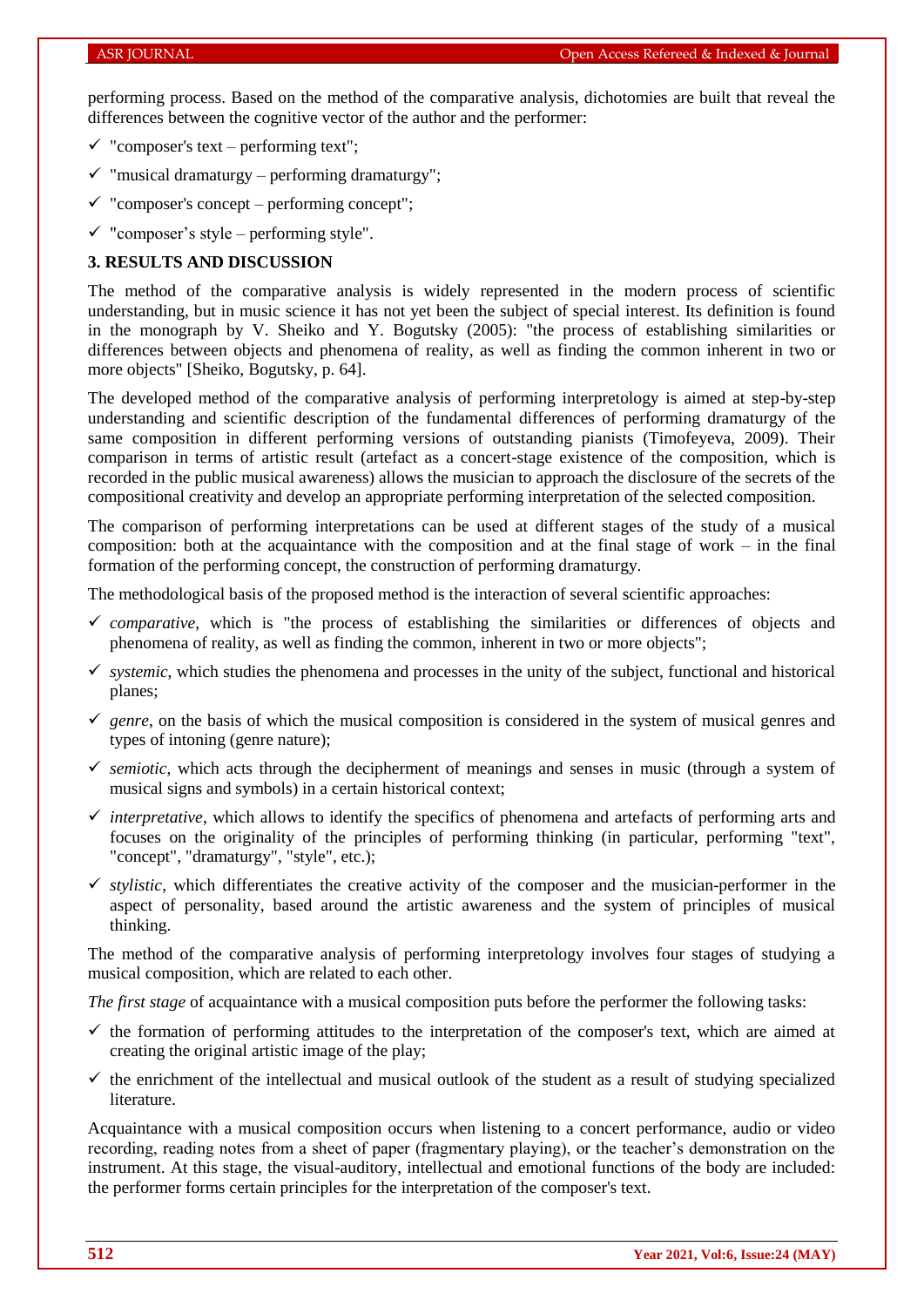*The second stage* of studying a musical composition is directly related to the performing analysis and is based on understanding the intonation-dramaturgical structure of the musical composition.

The performing analysis of the text of a musical composition is based, first of all, on a careful study of textural components – melodic-intonation, metro-rhythmic, tonal, form-building, and textural-timbre ones. Each textured layer requires a separate study.

At the initial stage, the performer determines the stylistic characteristics and genre-compositional basis of the composition: studying the features of the composer's style, determining the compositional structure and genre nature of the composition, identifying the type of dramaturgy, establishing structural relationships between parts and sections of the composition, finding culmination zones, studying dynamic and agogic organizations. Then there is a consistent thematic analysis:

- $\checkmark$  the type of theme is determined: its textural presentation, genre nature (instrumental, vocal, orchestral thinking);
- $\checkmark$  the intonation-dramaturgical connections, which are characterized by a certain motive-intonation structure and metro-rhythmic formulas, the presence of tonal-harmonic development, semantics of textured layers, are revealed;
- $\checkmark$  the figurative content of the theme is revealed.

At the next stage, the performer explores the transformation of thematism in the developing sections of the composition. Inner thematic connections (identity, difference, contrast, thematic synthesis), which determine the figurative and semantic characteristics of performing dramaturgy, are analysed.

The final stage of intonation-dramaturgical analysis of the author's text is the identification of figurativesemantic lines of dramaturgy: the definition of culminations, the drawing of genre-stylistic parallels.

Thus, for the performer, intonational dramaturgy is the basic grounds for the search for interpretation of a musical composition, a plurality of performing versions rises on its objective basis.

*The third stage.* Understanding the dramaturgy of a musical composition through the prism of the creative personality of the interpreter – it involves the analysis of the actual performing text of the musical composition. Based on the impressions from the emotional auditory perception of the performing version and the results of the intonation-dramaturgical analysis of the author's text, the student-performer analyses the performing text of the musical composition.

First, we should return to the first stage of analysis – to listening to audio or video records in order to compare settings based on emotional perceptions and the results of intonation-dramaturgical analysis. Then the detailed analysis of the performing means of expression follows in accordance with the following criteria:

- $\checkmark$  the nature of sound production (sound quality, articulation, timbre-register colours, pedalling);
- $\checkmark$  the intoning (the degree of intensity of intervals, the features of voice-leading, distribution of intonationsemantic and temporary load within motives, phrases and in large musical constructions, re-intoning of thematism);
- $\checkmark$  the phrasing (striving for integrity, combining phrases into large thematic blocks or isolating thematic elements);
- $\checkmark$  the texture organization (texture differentiation, detection of any texture layer, texture layering);
- $\checkmark$  the tempo-rhythmic organization (the desire for a unifying tempo-rhythmic core, free performance using rubato);
- $\checkmark$  the dynamic organization (the use of contrast, wave dynamics, level of dynamic range, dynamic balance in textured layers);

*The fourth stage* is the analysis of performing dramaturgy, which represents a certain system of structural levels:

 $\checkmark$  the features of performing thinking (holistic "vision" of the performer of the form: thinking in large thematic blocks (the desire for thematic unity) or the identification of individual thematic elements in order to increase their significance in dramaturgy);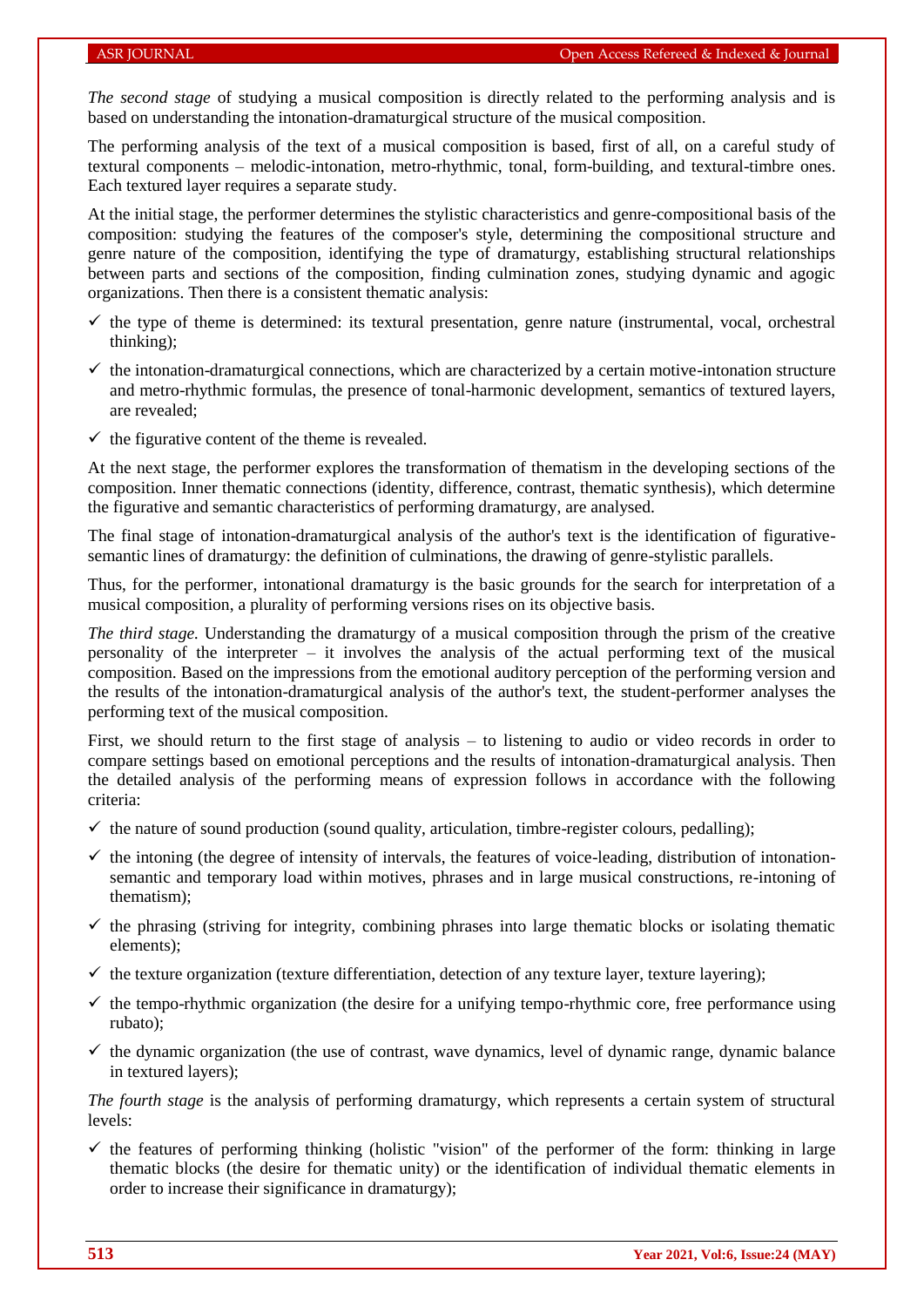- $\checkmark$  the emotional and figurative interpretation depends on the stylistic and typological features of the performer;
- $\checkmark$  the identification of image-semantic centres in dramaturgy, the distribution of culminations (according to the author's text or rethinking of the content), the use of pauses as a form-building element of the texture (inside and between the sections of the form);
- $\checkmark$  the features of performing breathing (the desire for the scale of performance the use of through, continuous breathing; the enlargement of individual sections of the form by expanding the time limits – the use of more frequent caesuras between phrases);
- $\checkmark$  the performance direction is determined by the peculiarities of pianism (properties of technique in general), the belonging to the performing school, nationality, psychophysiological features (as a result, emotional, intellectual or rational interpretation prevails).
- $\checkmark$  conducting a piece of music on notes without the instrument, which contributes to the development of a single rhythmic pulsation, holistic coverage and horizontal thinking1;

In the final stage of work on a musical composition, for a comprehensive coverage of performing dramaturgy, the following methods are possible:

- $\checkmark$  playing a piece of music entirely, followed by a detailed analysis of the failed fragments. This helps to develop the logic of transitions between parts, to identify the performing image. Trial playing must be combined with constant careful processing of the details;
- $\checkmark$  the student's work on notes without the instrument, using the internal hearing;
- $\checkmark$  singing a piece of music in the mind while walking in the rhythm of the performed play;
- $\checkmark$  the comparison of individual fragments of the play in order to develop a single tempo-rhythmic pulsation;
- $\checkmark$  counting aloud by beats, while the performer uses a long unifying breath. This method allows combining individual fragments of the play as a whole, to produce continuous movement.

Thus, the creation of performing dramaturgy becomes possible if the student can become a "director", to achieve intellectual-logical and emotional-image balance in the performance of a musical composition. On the basis of the described model of the analysis of performing dramaturgy there arises *a method of comparative interpretology,* which contains the tasks: analytical modelling of the composer's text and determination of levels of similarity and difference of selected performing concepts.

#### **4. CONCLUSIONS**

The comparative analysis is a system of structural levels, combined according to the following criteria:

- 1. the adequacy of performance, i.e. the maximum proximity of performing dramaturgy to the performance by the composer or to the composer's style;
- 2. the creative rethinking, which means that the performer creates his/her own original concept, different from the style of the composer. In this case, the performing personality is so pronounced that it is on the same level with the composer. Such interpretations include moments of artistic discovery;
- 3. the belonging of the performer to a particular school (continuity of national traditions, culture), which affects the manner of sound production, features of sound intoning, original interpretation of tradition in the disclosure of the content of the music performed.

The comparative analysis of performing interpretology (on the example of the same composition) allows one to reach the highest level of expression of the personal *I* of the musician. Due to the comparative analysis, the process of understanding the genre and style features of a musical composition is structured in the musician's mind, finding a systemic character. In the process of interpretation, performing dramaturgy serves as a foundation for the performing style. In other words, the comparative analysis of the performing interpretology of the same piece of music, reproduced by different interpreters, helps to understand the differences between their performing concepts (more broadly – the styles of performing thinking).

1

<sup>&</sup>lt;sup>1</sup> The conductor's method allows the student-performer to organize temporary and tempo-rhythmic relations between sections of the musical composition, to feel live performing breath, to fill and comprehend pauses, to feel muscular freedom during performance, to hear by inner hearing the orchestra nature of its sound (to give timbre colouring to thematism).